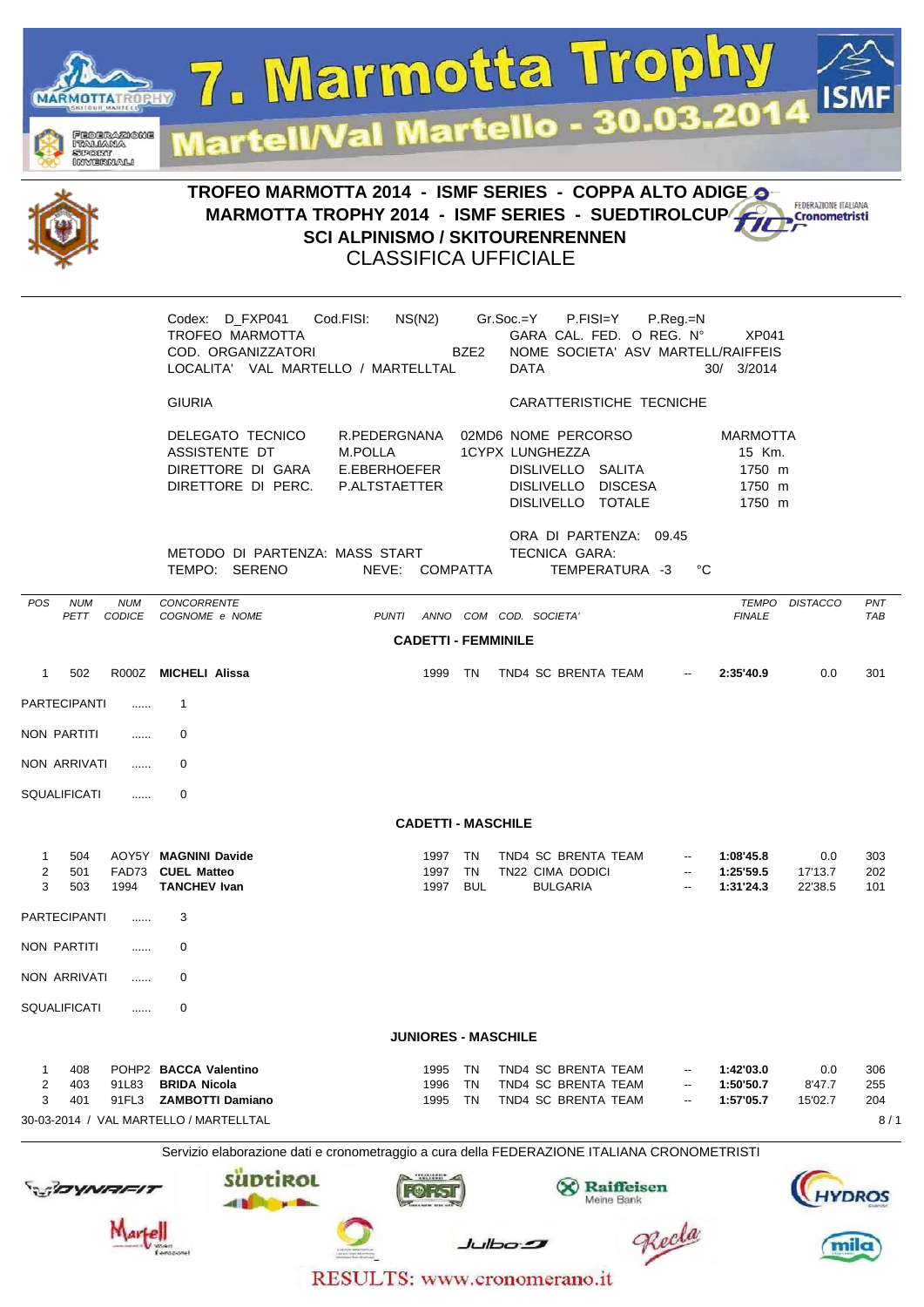| POS            | <b>NUM</b><br>PETT  | <b>NUM</b><br><b>CODICE</b> | <b>CONCORRENTE</b><br>COGNOME e NOME                            | <b>PUNTI</b> | ANNO                       |            | COM COD. SOCIETA'                                |                                | TEMPO<br><b>FINALE</b> | <b>DISTACCO</b>    | <b>PNT</b><br><b>TAB</b> |
|----------------|---------------------|-----------------------------|-----------------------------------------------------------------|--------------|----------------------------|------------|--------------------------------------------------|--------------------------------|------------------------|--------------------|--------------------------|
| 4              | 410                 |                             | MON8P TAME' Danilo                                              |              | 1994                       | TN         | TND4 SC BRENTA TEAM                              | $\overline{\phantom{a}}$       | 2:02'09.6              | 20'06.6            | 153                      |
| 5              | 409                 |                             | ROD24 TISATO Matteo                                             |              | 1994                       | VE         | VI41 CAI SCHIO                                   | $\overline{\phantom{a}}$       | 2:17'45.1              | 35'42.1            | 102                      |
| 6              | 404                 |                             | <b>BRITZ Jakob</b>                                              |              | 1994                       | <b>AUT</b> | ISLERBERG-STRONA                                 | $\overline{\phantom{a}}$       | 2:17'46.9              | 35'43.9            | 51                       |
|                | <b>PARTECIPANTI</b> | $\cdots$                    | 10                                                              |              |                            |            |                                                  |                                |                        |                    |                          |
|                | NON PARTITI         |                             | 2                                                               |              |                            |            |                                                  |                                |                        |                    |                          |
|                |                     | .                           |                                                                 |              |                            |            |                                                  |                                |                        |                    |                          |
|                | 402<br>406          |                             | 64CCR LASTEI Giovanni<br>AUT0170 STEINBERGER Clemens            |              | 1994<br>1995               | TN<br>AUT  | TNH9 BOGN DA NIA<br><b>ASKIMO</b>                |                                |                        |                    |                          |
|                | NON ARRIVATI        |                             | 2                                                               |              |                            |            |                                                  |                                |                        |                    |                          |
|                | 405                 |                             | <b>SEIBALD Manuel</b>                                           |              | 1994 AUT                   |            | ERDBAU GROGER                                    |                                |                        |                    |                          |
|                | 407                 |                             | <b>WILD Christian</b>                                           |              | 1996 GER                   |            | DAV MITTENWALD                                   |                                |                        |                    |                          |
|                | SQUALIFICATI        | .                           | 0                                                               |              |                            |            |                                                  |                                |                        |                    |                          |
|                |                     |                             |                                                                 |              | <b>SENIORES FEMMINILE</b>  |            |                                                  |                                |                        |                    |                          |
|                |                     |                             |                                                                 |              |                            |            |                                                  |                                |                        |                    |                          |
| 1              | 309                 |                             | <b>ESSL Michaela</b>                                            |              | 1988                       | AUT        | ADIDAS-HAGAN REN                                 | $\overline{\phantom{a}}$       | 1:52'11.7              | 0.0                | 305                      |
| $\overline{c}$ | 312                 |                             | 35CAX VALMASSOI Martina                                         |              | 1989                       | VE         | <b>BLA1 DOLOMITI SKI</b>                         |                                | 1:59'38.4              | 7'26.7             | 244                      |
| 3<br>4         | 303<br>301          |                             | POMVO KUTLIKOVA Tatiana<br>N03M8 SCALET Marta                   |              | 1972 AA<br>1993            | AA         | BZ11 ASV GOSSENSASS<br>BZF9 SC GARDENA SASLO     | $\overline{\phantom{a}}$       | 2:19'59.9<br>2:29'54.4 | 27'48.2<br>37'42.7 | 183<br>122               |
| 5              | 306                 |                             | 72PEX CAVALLARI Ilaria                                          |              | 1971                       | TN         | TNJK SKI ALP VAL DI S                            | $\overline{\phantom{a}}$       | 2:36'31.7              | 44'20.0            | 61                       |
|                |                     |                             |                                                                 |              |                            |            |                                                  |                                |                        |                    |                          |
|                | <b>PARTECIPANTI</b> | .                           | 8                                                               |              |                            |            |                                                  |                                |                        |                    |                          |
|                | NON PARTITI         | $\cdots$                    | 3                                                               |              |                            |            |                                                  |                                |                        |                    |                          |
|                | 308                 |                             | AUT1100 SWIDRAK Veronika                                        |              | 1971                       | AUT        | <b>ASKIMO</b>                                    |                                |                        |                    |                          |
|                | 310                 |                             | 03REV COLA Tiziana                                              |              | 1970                       | VE.        | BLAN ARABBA FODOM                                |                                |                        |                    |                          |
|                | 311                 |                             | POX6L FRUET Elisa                                               |              | 1981                       | <b>TN</b>  | TNE7 PANAROTTA                                   |                                |                        |                    |                          |
| NON ARRIVATI   |                     | .                           | 0                                                               |              |                            |            |                                                  |                                |                        |                    |                          |
|                |                     |                             |                                                                 |              |                            |            |                                                  |                                |                        |                    |                          |
|                | SQUALIFICATI        | $\cdots$                    | 0                                                               |              |                            |            |                                                  |                                |                        |                    |                          |
|                |                     |                             |                                                                 |              | <b>SENIORES - MASCHILE</b> |            |                                                  |                                |                        |                    |                          |
| 1              | 39                  |                             | AUT0027 FASSER Alexander                                        |              | 1975 AUT                   |            | SKICLUB LERMOOS                                  | $\overline{\phantom{a}}$       | 1:54'47.8              | 0.0                | 350                      |
| 2              | 67                  |                             | <b>OCVN8 ZULIAN Ivo</b>                                         |              | 1980                       | TN         | TNH9 BOGN DA NIA                                 | $\overline{\phantom{a}}$       | 1:57'49.9              | 3'02.1             | 343                      |
| 3              | 12                  |                             | <b>HUG Alexander</b>                                            |              | 1975                       | sui        | SKINFITt RACING                                  | $\overline{\phantom{a}}$       | 1:58'11.3              | 3'23.5             | 336                      |
| 4<br>5         | 33<br>$\mathbf{1}$  |                             | 363TC PIERANTONI Davide<br>3WYXA DE SIMONE Roberto              |              | 1984                       | AA         | 1990 VE VI41 CAI SCHIO<br>BZ11 ASV GOSSENSASS    | --                             | 1:59'37.2<br>2:03'16.9 | 4'49.4<br>8'29.1   | 329<br>322               |
| 6              | 28                  |                             | 4LHMM ANTIGA Ivan                                               |              | 1971                       | TN         | TND4 SC BRENTA TEAM                              | --                             | 2:03'38.3              | 8'50.5             | 315                      |
| 7              | 18                  |                             | CAR6P SALVADORI Alex                                            |              | 1986                       | TN         | TNHF ALPIN GO RENDEN                             | --                             | 2:04'21.3              | 9'33.5             | 308                      |
| 8              | 14                  |                             | 1H2K4 DEZULIAN Riccardo                                         |              | 1972                       | TN         | TNH9 BOGN DA NIA                                 | --                             | 2:04'52.7              | 10'04.9            | 301                      |
| 9              | 50                  |                             | HAT5Y MATTIATO Andreas                                          |              | 1978                       | VE         | TV36 VALDOBBIADENE                               | --                             | 2:07'25.3              | 12'37.5            | 294                      |
| 10             | 16                  |                             | AUT1046 BRUGGER Philipp                                         |              | 1991                       | <b>AUT</b> | <b>SV SISTRANS</b>                               | ۰.                             | 2:07'51.0              | 13'03.2            | 287                      |
| 11<br>12       | 8<br>7              |                             | ROEZM RENZLER Martin<br>EAM8Y KOFLER Horst                      |              | 1991<br>1975               | AA<br>AA   | BZ11 ASV GOSSENSASS<br>BZ92 ASV PRAGS            | --<br>÷                        | 2:10'24.6<br>2:10'32.8 | 15'36.8<br>15'45.0 | 280<br>273               |
| 13             | 4                   |                             | 80AFV ARQUIN Lukas                                              |              | 1981                       | AA         | BZE2 ASV MARTELL/RAIF                            | --                             | 2:11'00.7              | 16'12.9            | 266                      |
| 14             | 20                  | SI1027                      | <b>SULIGOJ Jure</b>                                             |              | 1992                       | <b>SLO</b> | <b>SLOVENIA</b>                                  | --                             | 2:13'11.6              | 18'23.8            | 259                      |
| 15             | 32                  |                             | LAA8J FEDRIZZI Gabriele                                         |              | 1992                       | TN         | TNJK SKI ALP VAL DI S                            | ۰.                             | 2:14'56.4              | 20'08.6            | 252                      |
| 16             | 57                  |                             | AA25D MAGNINI Ludovico                                          |              | 1972                       | TN         | TND4 SC BRENTA TEAM                              | --                             | 2:17'11.9              | 22'24.1            | 245                      |
| 17             | 27                  |                             | FALE4 WELLENZOHN Klaus                                          |              | 1972                       | AA         | BZE2 ASV MARTELL/RAIF                            | --                             | 2:17'19.2              | 22'31.4            | 238                      |
| 18<br>19       | 5<br>43             |                             | MOD4Y RAFFL Marian<br>FALE5 GRUBER Franz                        |              | 1980<br>1970               | AA<br>AA   | <b>BZJL SKIAALPRACE</b><br>BZE2 ASV MARTELL/RAIF | --<br>--                       | 2:20'13.3<br>2:20'25.0 | 25'25.5<br>25'37.2 | 231<br>224               |
| 20             | 66                  | SA1031                      | <b>MIHELIC Lukas</b>                                            |              | 1992                       | <b>SLO</b> | <b>SLOVENIA</b>                                  | $\overline{\phantom{a}}$       | 2:22'48.1              | 28'00.3            | 217                      |
| 21             | 70                  |                             | AA90D CALVETTI Faustino                                         |              | 1977                       | AC         | <b>BSC6 ADAMELLO SKI</b>                         | ۰.                             | 2:24'47.5              | 29'59.7            | 210                      |
| 22             | 45                  |                             | POLEN BETTA Stefano                                             |              | 1971                       | TN         | TNJP SKI TEAM ALTIPIA                            | --                             | 2:25'07.9              | 30'20.1            | 203                      |
| 23             | 13                  |                             | CA9AJ VARESCO Rolando                                           |              | 1981                       | AA         | BZ11 ASV GOSSENSASS                              | ۰.                             | 2:26'58.6              | 32'10.8            | 196                      |
|                |                     |                             | ROKHC PALMIERI Lodovico                                         |              | 1983                       | TN         | TNE8 ASD CAURIOL<br>BZ11 ASV GOSSENSASS          | $\overline{\phantom{a}}$       | 2:27'13.5              | 32'25.7            | 189                      |
| 24             | 62                  |                             |                                                                 |              |                            |            |                                                  |                                |                        |                    |                          |
| 25             | 44                  |                             | R0D8C KEIM Stefano                                              |              | 1980                       | AA         |                                                  | --<br>$\overline{\phantom{a}}$ | 2:27'15.6              | 32'27.8            | 182                      |
| 26<br>27       | 68<br>6             |                             | <b>3WCFG MONDINI Diego</b><br>3RDR5 IRSARA Michael              |              | 1985<br>1975               | AC<br>AA   | BSC6 ADAMELLO SKI<br>BZJH BADIASPORT ASD         | --                             | 2:30'24.0<br>2:33'34.8 | 35'36.2<br>38'47.0 | 175<br>168               |
| 28             | 48                  |                             | <b>ZUSNNER Daniel</b>                                           |              | 1987                       | AUT        | SV SISTRANS                                      | $\overline{\phantom{a}}$       | 2:33'53.4              | 39'05.6            | 161                      |
| 29             | 41                  | 689FV                       | <b>FOLCHINI Mauro</b>                                           |              | 1974                       | AC         | <b>BS92 SC UGOLINI</b>                           | --                             | 2:35'28.3              | 40'40.5            | 154                      |
| 30             | 29                  |                             | <b>TOFERER Daniel</b>                                           |              | 1988                       | AUT        | CAMP4 BERGSPORT                                  | --                             | 2:35'33.6              | 40'45.8            | 147                      |
| 31             | 47                  |                             | <b>LIPP Thomas</b>                                              |              | 1980                       | <b>GER</b> | DAV FUESSEN                                      | $\overline{\phantom{a}}$       | 2:37'32.3              | 42'44.5            | 140                      |
| 32             | 34                  |                             | 49LD0 GAUDENZI Nicola<br>30-03-2014 / VAL MARTELLO / MARTELLTAL |              | 1989                       | AA         | BZF9 SC GARDENA SASLO                            | --                             | 2:38'00.7              | 43'12.9            | 133<br>8/2               |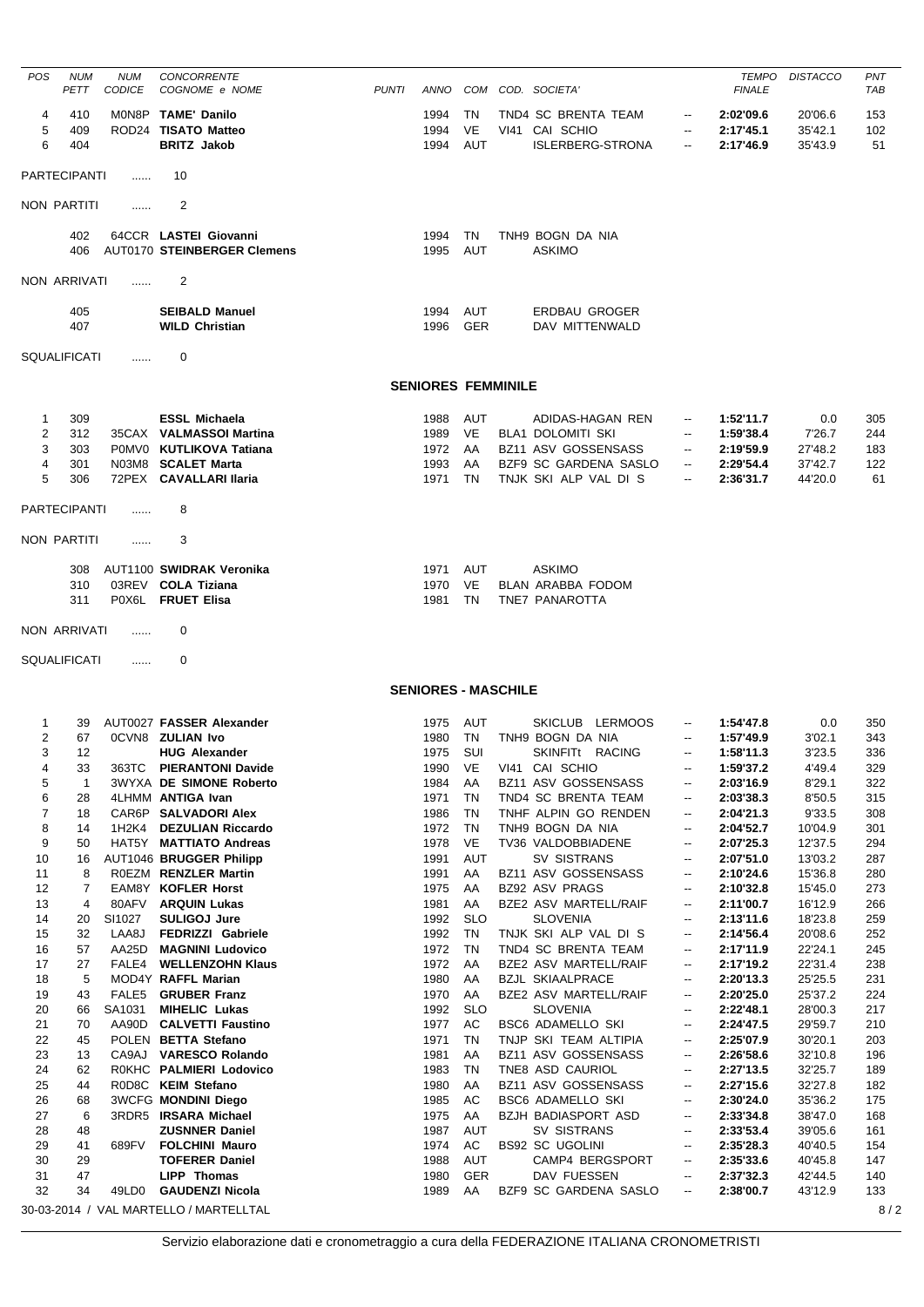| POS                 | <b>NUM</b><br>PETT  | <b>NUM</b><br><b>CODICE</b> | CONCORRENTE<br>COGNOME e NOME                       | <b>PUNTI</b> |                         |                  | ANNO COM COD. SOCIETA'                              |                          | <b>TEMPO</b><br><b>FINALE</b> | <b>DISTACCO</b> | PNT<br>TAB     |
|---------------------|---------------------|-----------------------------|-----------------------------------------------------|--------------|-------------------------|------------------|-----------------------------------------------------|--------------------------|-------------------------------|-----------------|----------------|
| 33                  | 59                  | 6499L                       | JELLICI Mirco                                       |              | 1970                    | TN               | TN45 SKI TEAM FASSA                                 | $\overline{\phantom{a}}$ | 2:40'53.3                     | 46'05.5         | 126            |
| 34                  | 37                  | P0NZ1                       | <b>ANDREOLLI Mathias</b>                            |              | 1985                    | TN               | TNHF ALPIN GO RENDEN                                | $\overline{\phantom{a}}$ | 2:41'18.3                     | 46'30.5         | 119            |
| 35                  | 11                  |                             | P0XD4 ECCHER Mattia                                 |              | 1991                    | <b>TN</b>        | TNE7 PANAROTTA                                      | $\overline{\phantom{a}}$ | 2:43'28.9                     | 48'41.1         | 112            |
| 36                  | 73                  |                             | <b>LARLW PERLINI Enrico</b>                         |              | 1981                    | AA               | BZF9 SC GARDENA SASLO                               | $\overline{\phantom{a}}$ | 2:44'18.3                     | 49'30.5         | 105            |
| 37                  | 60                  | 73F1T                       | <b>GAMPER Patrik</b>                                |              | 1972                    | AA               | <b>BZE2 ASV MARTELL/RAIF</b>                        | --                       | 2:44'48.1                     | 50'00.3         | 98             |
| 38                  | 38                  |                             | <b>POEHL Hubert</b>                                 |              | 1971                    | SUI              | FITSCH SKITOURIN                                    | $\overline{\phantom{a}}$ | 2:47'46.9                     | 52'59.1         | 91             |
| 39                  | 21                  |                             | 1H64W GARIBALDI Giuseppe                            |              | 1972                    | <b>TN</b>        | TND4 SC BRENTA TEAM                                 | $\overline{\phantom{a}}$ | 2:51'16.6                     | 56'28.8         | 84             |
| 40                  | 61                  |                             | <b>KOLESAR Peter</b>                                |              | 1978                    | <b>GER</b>       | <b>TEAM CRAFT</b>                                   | $\overline{\phantom{a}}$ | 2:53'36.2                     | 58'48.4         | 77             |
| 41                  | 30                  |                             | ROFA2 MARCONI Cristian                              |              | 1975                    | VE               | <b>VR52 CAMPOFONTANA</b>                            | $\overline{\phantom{a}}$ | 2:54'21.5                     | 59'33.7         | 70             |
| 42                  | 71                  | R08JM                       | <b>VALENTINOTTI Loris</b>                           |              | 1988                    | <b>TN</b>        | TNJK SKI ALP VAL DI S                               | --                       | 2:54'58.5                     | 1:00'10.7       | 63             |
| 43                  | 55                  |                             | <b>KITZBICHLER Werner</b>                           |              | 1970                    | <b>AUT</b>       | SORT GATT RACING                                    | $\overline{\phantom{a}}$ | 2:59'27.0                     | 1:04'39.2       | 56             |
| 44                  | 40                  | P0J5Z                       | <b>RAMPANELLI Michele</b>                           |              | 1985                    | TN               | TND4 SC BRENTA TEAM                                 | $\overline{\phantom{a}}$ | 3:02'08.2                     | 1:07'20.4       | 49             |
| 45                  | 42                  | P0N3C                       | <b>MORA Daniele</b>                                 |              | 1977                    | AC               | <b>BS92 SC UGOLINI</b>                              | --                       | 3:18'38.2                     | 1:23'50.4       | 42             |
| 46                  | 25                  |                             | 3D13X LORENZONI Michele                             |              | 1974                    | <b>TN</b>        | TNHF ALPIN GO RENDEN                                | $\overline{\phantom{a}}$ | 3:20'55.7                     | 1:26'07.9       | 35             |
| 47                  | 72                  | R099J                       | <b>BENEDETTI Maurizio</b>                           |              | 1969                    | TN               | TNH4 BRENTONICO SKI                                 | $\overline{\phantom{a}}$ | 3:21'00.6                     | 1:26'12.8       | 28             |
| 48                  | 65                  | 53cwv                       | <b>FESTI Andrea</b>                                 |              | 1979                    | <b>TN</b>        | TNHH GRONLAIT ORIENT                                | $\overline{\phantom{a}}$ | 3:24'47.1                     | 1:29'59.3       | 21             |
| 49                  | 22                  |                             | MOMFO SIRTO Alberto                                 |              | 1978                    | VE               | VR52 CAMPOFONTANA                                   | $\overline{\phantom{a}}$ | 3:45'25.7                     | 1:50'37.9       | 14             |
| 50                  | 10                  | FA9ZT                       | <b>FESTI Paolo</b>                                  |              | 1976                    | <b>TN</b>        | TN40 L'ARCOBALENO                                   | --                       | 3:48'22.8                     | 1:53'35.0       | $\overline{7}$ |
|                     | PARTECIPANTI        | .                           | 73                                                  |              |                         |                  |                                                     |                          |                               |                 |                |
|                     | NON PARTITI         | .                           | 19                                                  |              |                         |                  |                                                     |                          |                               |                 |                |
|                     | 3                   |                             | M09H0 NIEDERWIESER Christof                         |              | 1974                    | AA               | <b>BZJL SKIAALPRACE</b>                             |                          |                               |                 |                |
|                     | 9                   |                             | POLER BERTAGNOLLI Mauro                             |              | 1986                    | TN               | TNJP SKI TEAM ALTIPIANI                             |                          |                               |                 |                |
|                     | 15                  |                             | 64L6M MATTEI Andreas                                |              | 1970                    | TN               | TNA4 VALLE DEI LAGHI                                |                          |                               |                 |                |
|                     | 17                  |                             | AUT0196 ASCHBACHER Daniel                           |              | 1987                    | <b>AUT</b>       | LA SPORTIVA MOUNTAIN AT                             |                          |                               |                 |                |
|                     | 19                  |                             | MOH6V PAULMICHL Ivan                                |              | 1978                    | AA               | BZE2 ASV MARTELL/RAIFFEISEN                         |                          |                               |                 |                |
|                     | 23                  |                             | LAFH9 SIMONI Diego                                  |              | 1974                    | TN               | TNE7 PANAROTTA                                      |                          |                               |                 |                |
|                     | 31                  |                             | CALNT ERHARD Alexander                              |              | 1978                    | AA               | BZE2 ASV MARTELL/RAIFFEISEN                         |                          |                               |                 |                |
|                     | 35                  |                             | M078N PAJOLA Giovanni                               |              | 1976                    | AC               | <b>BS92 SC UGOLINI</b>                              |                          |                               |                 |                |
|                     | 36                  |                             | <b>JANK Andreas</b>                                 |              | 1993                    | <b>AUT</b>       | LA SPORTIVA MOUNTAIN AT                             |                          |                               |                 |                |
|                     | 46                  |                             | RODVD MOTT Ivano                                    |              | 1971                    | TN               | TN73 US VANOI                                       |                          |                               |                 |                |
|                     | 49                  |                             | CAJVE REVERSI Ivan                                  |              | 1975                    | TN               | TNJP SKI TEAM ALTIPIANI                             |                          |                               |                 |                |
|                     | 52                  |                             | NO6FF ANGELI Paolo                                  |              | 1980                    | <b>TN</b>        | TN40 L'ARCOBALENO                                   |                          |                               |                 |                |
|                     | 53                  |                             | CAAJN CECCO Dario                                   |              | 1971                    | <b>TN</b>        | TN73 US VANOI                                       |                          |                               |                 |                |
|                     | 54<br>56            |                             | <b>KISCH Franz</b> Josef<br>R0E7G BERTANZA Stefano  |              | 1975<br>1988            | <b>GER</b><br>TN | <b>GERMANIA</b><br>TNA4 VALLE DEI LAGHI             |                          |                               |                 |                |
|                     | 58                  |                             | FAENF BAMPI Marco                                   |              | 1976                    | TN               | TNE7 PANAROTTA                                      |                          |                               |                 |                |
|                     | 63                  |                             | AUT0208 KOLLER Kilian                               |              | 1980                    | <b>GER</b>       | <b>GERMANIA</b>                                     |                          |                               |                 |                |
|                     | 64                  |                             | HA80V ROSSARO Massimo                               |              | 1969                    | TN               | TN40 L'ARCOBALENO                                   |                          |                               |                 |                |
|                     | 74                  |                             | NO841 PINTARELLI Michele                            |              | 1981                    | <b>TN</b>        | TNE7 PANAROTTA                                      |                          |                               |                 |                |
|                     | NON ARRIVATI        | <b>Contract Contract</b>    | 4                                                   |              |                         |                  |                                                     |                          |                               |                 |                |
|                     | 2                   |                             | <b>3RDER MOLING Michael</b>                         |              | 1988                    | AA               | <b>BZJH BADIASPORT ASD</b>                          |                          |                               |                 |                |
|                     | 24                  | 49XA6                       | <b>BRAMNILLA Giorgio</b>                            |              | 1973                    | AC.              | <b>BG08 VALGANDINO</b>                              |                          |                               |                 |                |
|                     | 51                  |                             | EAE26 REDOLFI Mauro                                 |              | 1970                    | TN               | TNJK SKI ALP VAL DI SOLE                            |                          |                               |                 |                |
|                     | 69                  |                             | NOE4W STRICKER Roland                               |              | 1993                    | AA               | BZE2 ASV MARTELL/RAIFFEISEN                         |                          |                               |                 |                |
|                     | <b>SQUALIFICATI</b> |                             | 0                                                   |              |                         |                  |                                                     |                          |                               |                 |                |
|                     |                     |                             |                                                     |              | <b>MASTER FEMMINILE</b> |                  |                                                     |                          |                               |                 |                |
|                     |                     |                             |                                                     |              |                         |                  |                                                     |                          |                               |                 |                |
| 1<br>$\overline{2}$ | 305<br>302          | 1KA40                       | <b>BONES Bice</b><br>CAPNY PERATHONER Manuela       |              | 1967<br>1964            | TN<br>AA         | TNA4 VALLE DEI LAGHI<br><b>BZJ4 SASLONG CLASSIC</b> |                          | 2:15'58.7<br>2:31'56.5        | 0.0<br>15'57.8  | 302<br>151     |
|                     | PARTECIPANTI        | .                           | 4                                                   |              |                         |                  |                                                     |                          |                               |                 |                |
|                     | NON PARTITI         |                             | 2                                                   |              |                         |                  |                                                     |                          |                               |                 |                |
|                     | 304<br>307          |                             | SAC1208 KOCH-TSCHOLL Andrea<br><b>GRASSL Judith</b> |              | 1965<br>1968            | SUI<br>GER       | FITSCH SKITOURING                                   |                          |                               |                 |                |
|                     | NON ARRIVATI        | .                           | 0                                                   |              |                         |                  |                                                     |                          |                               |                 |                |
|                     | SQUALIFICATI        | .                           | 0                                                   |              |                         |                  |                                                     |                          |                               |                 |                |

30-03-2014 / VAL MARTELLO / MARTELLTAL 8 / 3